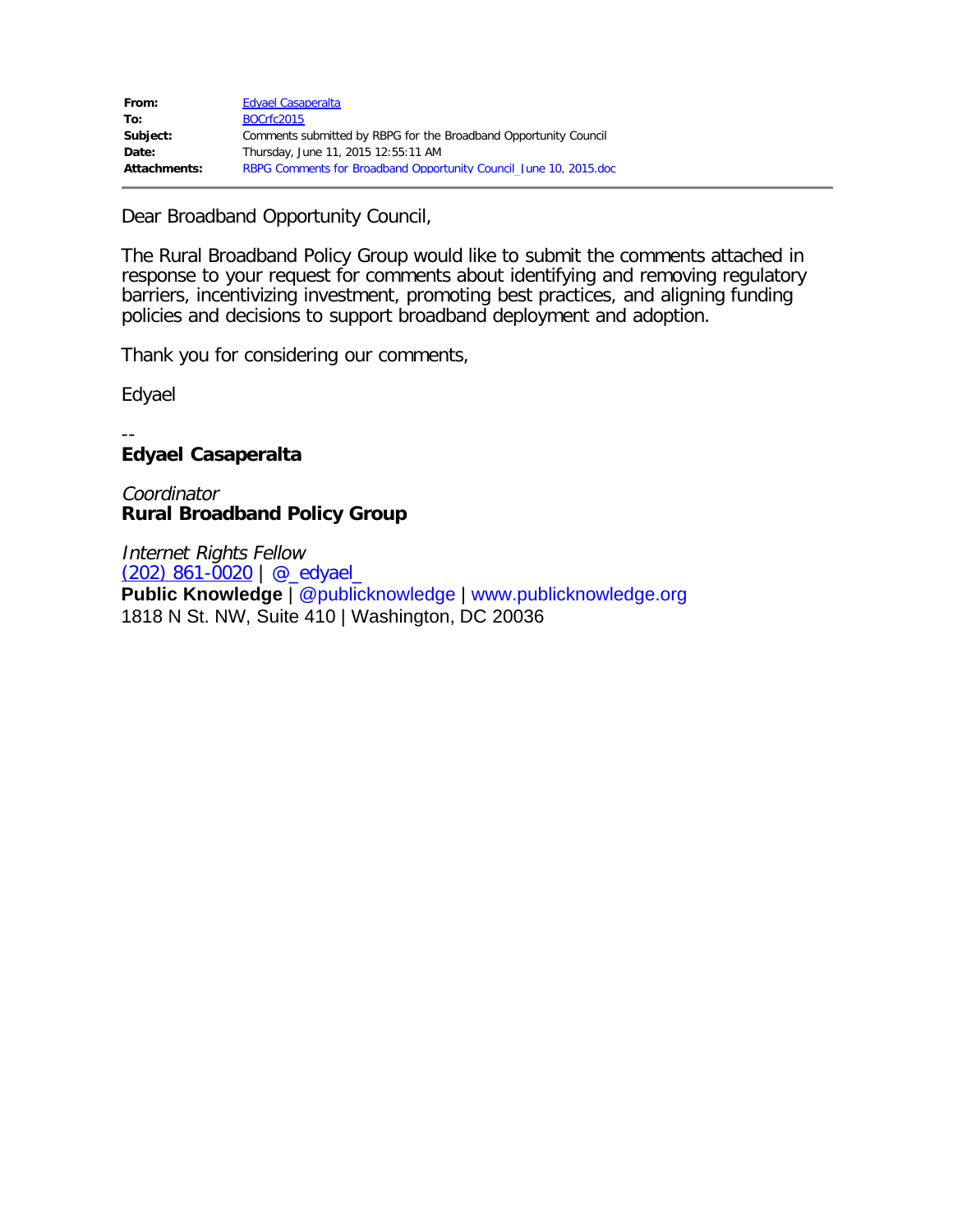# **RURAL BROADBAND**

## **EXPANDING BROADBAND DEPLOYMENT AND ADOPTION BY ADDRESSING REGULATORY BARRIERS AND ENCOURAGING INVESTMENT AND TRAINING**

## **Broadband Opportunity Council**

# **Comments of the Rural Broadband Policy Group**  *June 10, 2015*

### **I. Broadband is Essential to the Future of Rural America.**

In 2011, the Center for Rural Strategies commissioned a study about what happens to rural communities without broadband access.<sup>[1](#page-1-0)</sup> The study found that while broadband access does not guarantee a community's prosperity, not having it guarantees a community will not prosper. Today, that finding is more relevant than ever.

Although we have seen progress in broadband accessibility across the country, the digital divide persists and disproportionally affects rural, Native, and low-income Americans. The most recent Federal Communications Commission Broadband Progress Report found that over half of rural Americans and nearly two-thirds of Americans living in Tribal lands lack access to advanced broadband service.<sup>[2](#page-1-1)</sup> That means that over 22 million Americans do not have access to an essential service that allows them to join our economy, engage civically, and fully participate in society.

Broadband has allowed us to engage with each other, and the rest of the world, in new ways. We are building a digital culture where paying the bills, contacting a Senator, studying for a standardized test, calling 911, and launching a business all require a reliable advanced broadband connection. Because this new way of interacting is quickly becoming the norm, no American can afford to be disconnected or underconnected.

<span id="page-1-0"></span><sup>&</sup>lt;sup>1</sup> Strover, S. (Ed.). (2011). *Scholars' Roundtable: The Effects of Expanding Broadband to Rural Areas.* Published by the Center for Rural Strategies. Retrieved from www.ruralstrategies.org/sites/all/files/Broadband\_Investment.pdf

<span id="page-1-1"></span><sup>2</sup> *2015 Broadband Progress Report*, Federal Communications Commission. Retrieved from https://www.fcc.gov/reports/2015-broadband-progress-report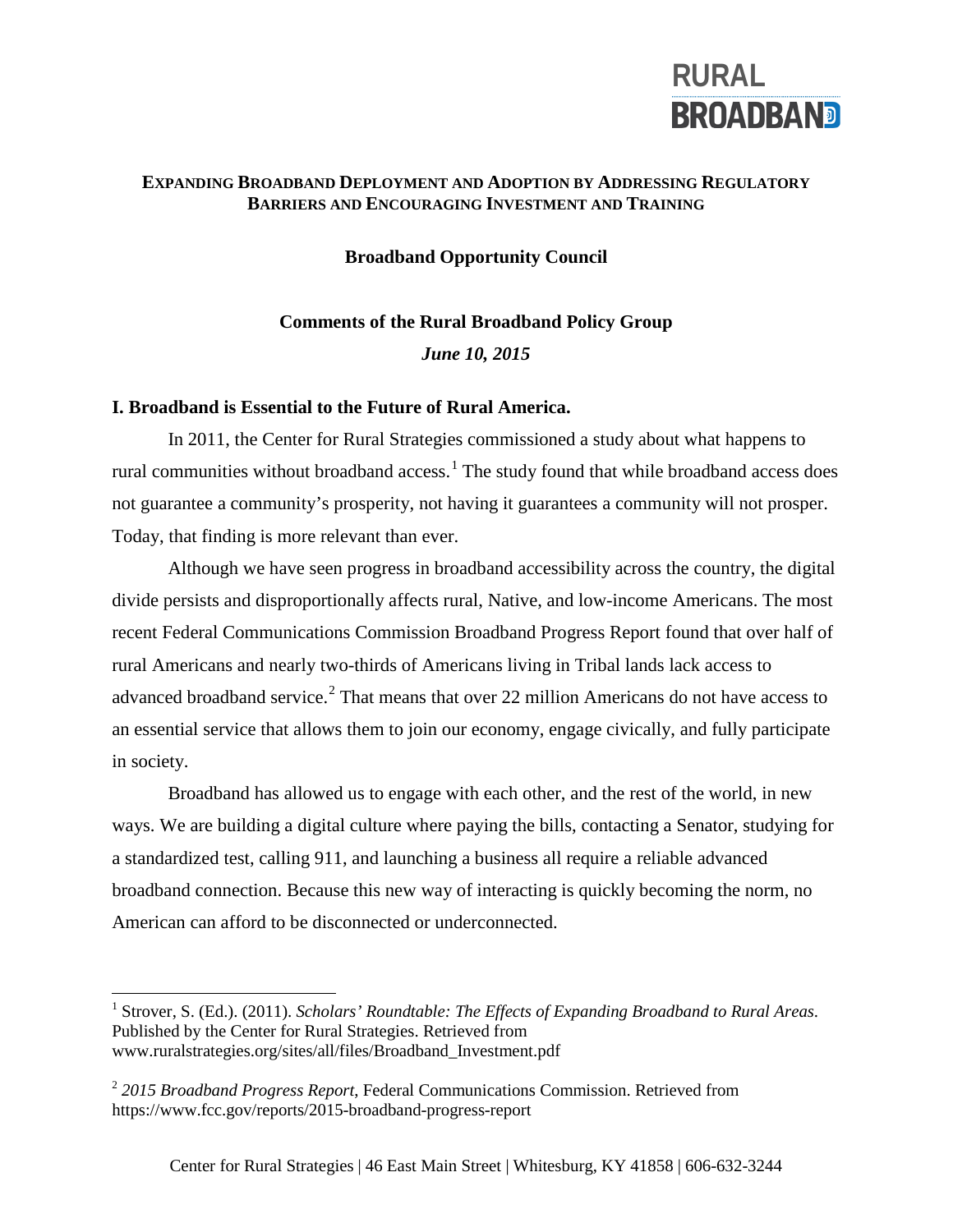

For rural and marginalized communities, broadband access has become an existential question. As broadband becomes necessary to engage in every aspect of our economy and society, access to the service is critical not only for people currently living in rural communities, but also for the next generation that will live there.

However, the market has failed to supply rural American with adequate broadband service. What rural America gets, if any, is substandard service, high prices, and slow speeds. In rural America people are poor and live far apart, and left alone, the market is not interested in them. In this landscape, public policy must act to ensure all Americans are able to access essential services. It is our responsibility to work so that every American can access the tools that allow them to shape our society. To this end, the Rural Broadband Policy Group encourages the Broadband Opportunity Council to consider the following policy recommendations. The Rural Broadband Policy Group is an ad-hoc coalition of rural organizations and stakeholders that advocate for more access to reliable, affordable, high-speed broadband service in rural communities. We support broadband policies that allow rural communities to participate fully in the nation's democracy, economy, culture, and society.

### **II. Recommendations**

## **A. Allow non-Eligible Telecommunications Carriers to Apply for Broadband Deployment Funding.**

Since 2009, various federal and state initiatives have sought to extend broadband service by funding the deployment of broadband infrastructure. Efforts like the American Recovery and Reconstruction Act and the Connect America Fund are helpful and necessary to fund broadband infrastructure throughout the country. However, these initiatives have been shortsighted to only allow Eligible Telecommunications Carriers ("ETC") or incumbent providers to apply.

Many rural, Native, and low-income communities do not have the population size or affluence that attracts large telecommunications carriers to deploy broadband infrastructure in their area. Even when large carriers could receive millions of dollars in subsidies to deploy broadband, they do not find it worthwhile to reach low-income and remote communities. For example, the Connect America Fund invited only ten of the largest telecommunications carriers to participate in the first round of the program in 2012. The eligible carriers outright rejected over \$80 million in subsidies and considered accepting an additional \$100 million only if the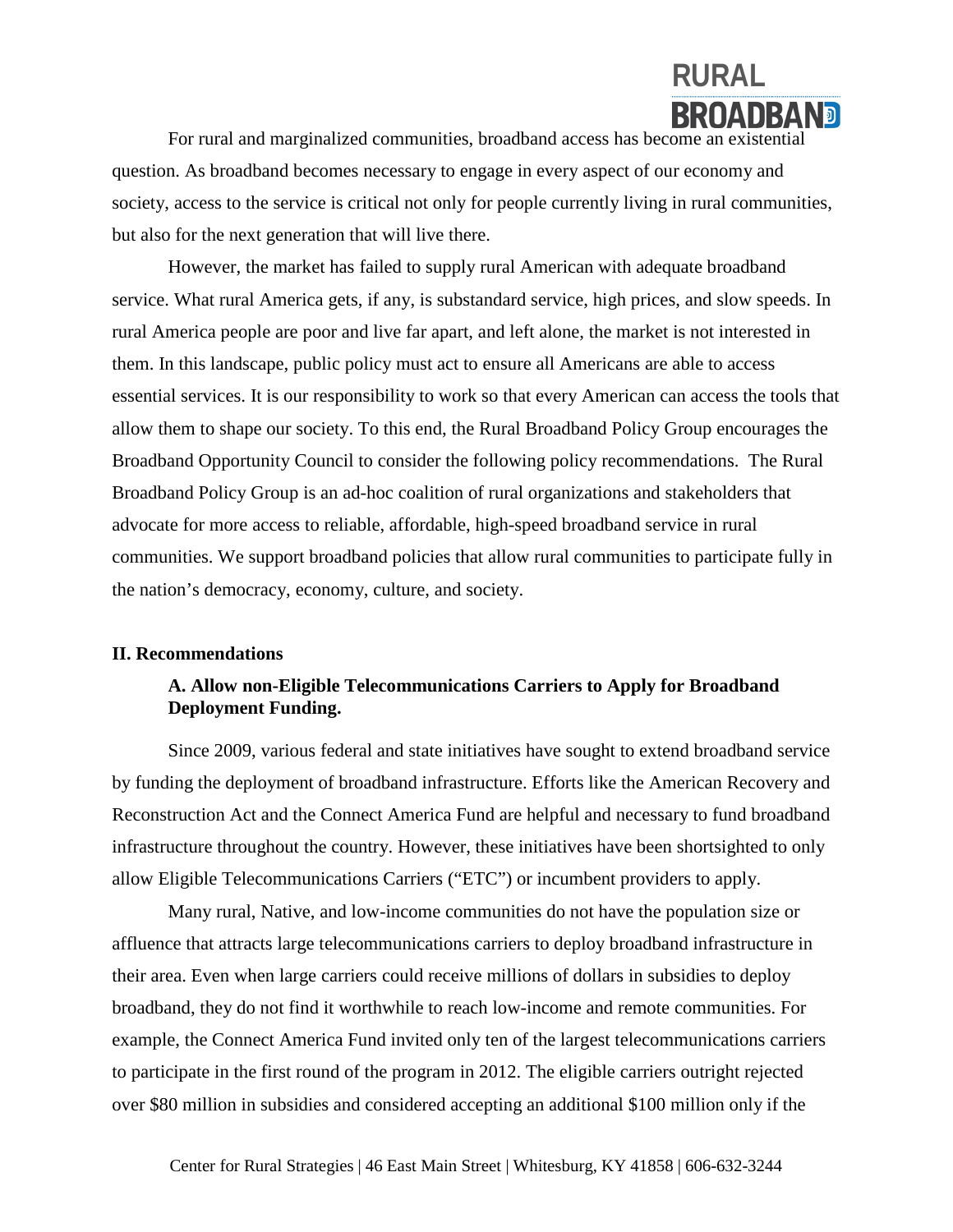# **RURAL BROADBAND**

Federal Communications Commission ("FCC" or "Commission") agreed to certain rule waivers.<sup>[3](#page-3-0)</sup> AT&T and Verizon alone rejected over \$60 million. The carriers' refusal to accept the funds was problematic because non-ETCs interested in participating were not allowed to apply for the funding. As a result, efforts to deploy broadband were delayed and communities remained unconnected.

In contrast, the FCC did not limit the application process for its Rural Broadband Experiments initiative in 2014 to incumbent providers only. Any entity seeking funding to deploy broadband infrastructure in unserved areas was allowed and encouraged to apply. To ensure that the accountability structure of the ETC certification process was part of the Rural Broadband Experiments without having to limit the program to ETC-only applicants, the FCC allowed the winners a grace period to pursue ETC certification from their state if they did not already have it. This was the first time that non-ETC carriers, municipalities, and would-be-new entrants to the market were able to apply for federal funding. This was the first time that many providers exclusively interested in serving rural, low-income, and Native communities were able to apply for federal funds that would allow them to launch or expand their networks. This decision resulted in a remarkable more than 1,000 applications to the program, with a sizeable amount proposing fiber projects. This approach demonstrated the substantial interest from new entities to enter the market and smaller entities to expand their reach to serve the most challenging communities. And it also showed that allowing more applicants to participate can improve the quality of the projects proposed.

The Rural Broadband Policy Group strongly recommends that any program funding broadband deployment allow non-ETCs to apply. We believe that the Rural Broadband Experiments' approach demonstrated the success of opening up a funding program beyond the usual suspects. Rural, low-income, and Native communities cannot afford to wait for incumbent providers to decide when they want to accept funding. All interested entities should be allowed to apply to federal funding programs to deploy broadband infrastructure. We should allow all helpful hands on deck.

<span id="page-3-0"></span><sup>&</sup>lt;sup>3</sup> Engebretson, J. (2012, July 25). Verizon, AT&T Decline Broadband Connect America Funding. *Telecompetitor*. Retrieved from http://www.telecompetitor.com/verizon-att-decline-connect-americafunding/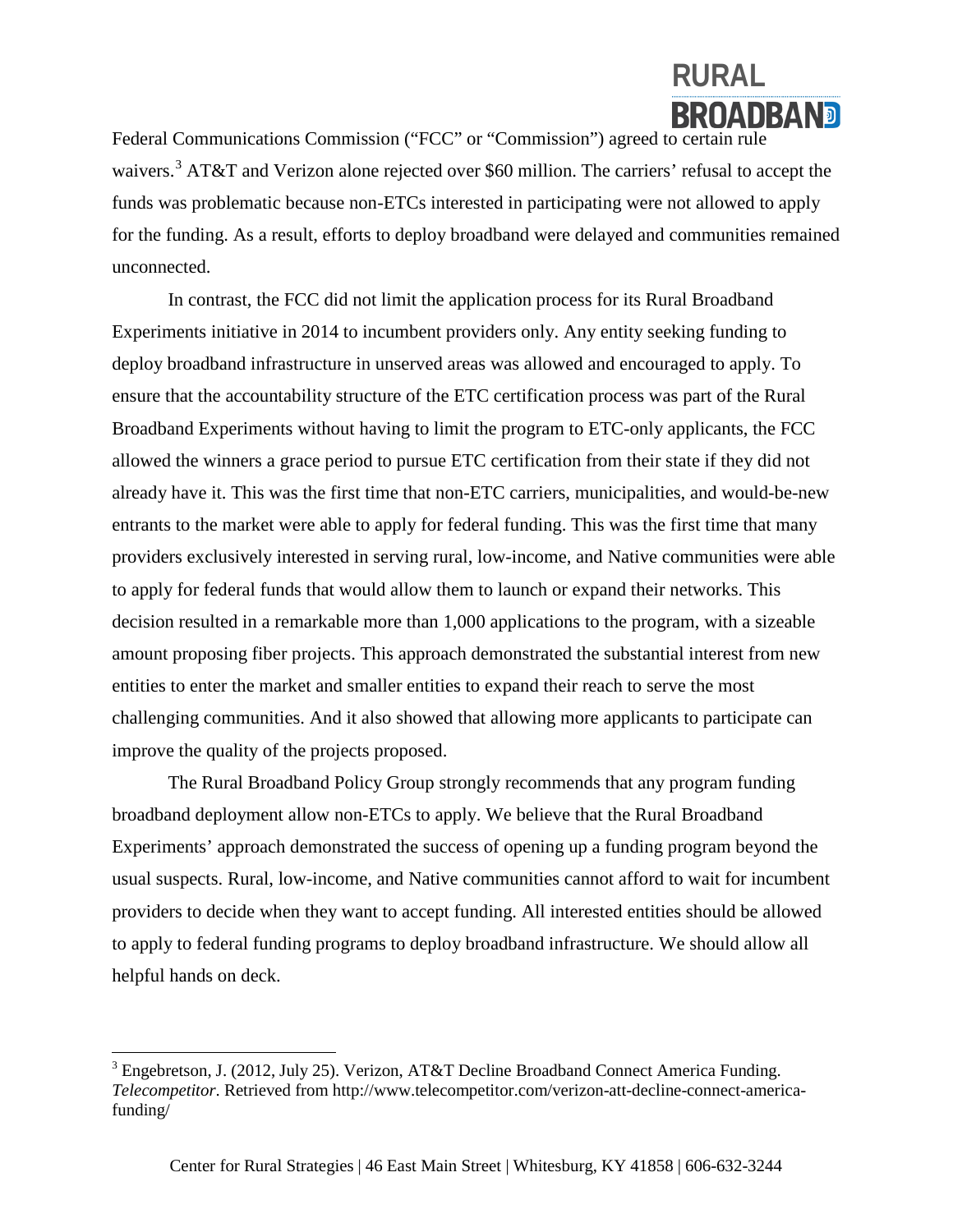## **BROADBAND B. Encourage Competition by Eliminating Barriers to Local Ownership of Broadband Networks.**

**RURAL**

Lack of competition is one of the main factors contributing to the persistent digital divide in rural and Native communities. Large telecommunications service providers often do not see sufficient financial incentive to deploy services in low-income and remote communities with little population density. As a result, rural and Native residents are some of the most neglected populations of the digital age.

Communities ignored by service providers are left with one of two options: hope someday a provider extends broadband service to their area or figure out a way to furnish the service themselves. When a community decides they cannot wait on private providers any longer, they can opt for "Local Ownership" to close the digital divide. That is, they can choose to build, own, and operate their own broadband network.

Non-profit, cooperative, or municipally owned networks are local ownership models that can help address lack of competition by infusing more providers into the local market. Increasing competition in a local market can also encourage non-local providers to offer better services and affordable prices in order to win customers. In addition, local ownership of broadband infrastructure spurs community-based innovation, and creates jobs in places private companies have left behind. But perhaps the most transformative quality of locally owned broadband networks is that they are community-driven. The members of a community should be allowed to determine their economic future, including investments in essential communications infrastructure. Locally owned broadband networks are uniquely positioned to help communities fulfill their vision for sustainability – creating opportunities for residents to stay in the community and help shape the future of their own towns.

However, some states have adopted laws that ban municipalities from creating their own broadband networks. This regulatory barrier directly hurts competition, diminishes consumer choice, and limits the ability of communities to determine their own telecommunications goals. The Rural Broadband Policy Group encourages the Broadband Opportunity Council to express strong public support for municipal broadband networks and other models of local broadband ownership. Adding more competitors to the broadband market, regardless of their business model, is good for competition and helps close the digital divide.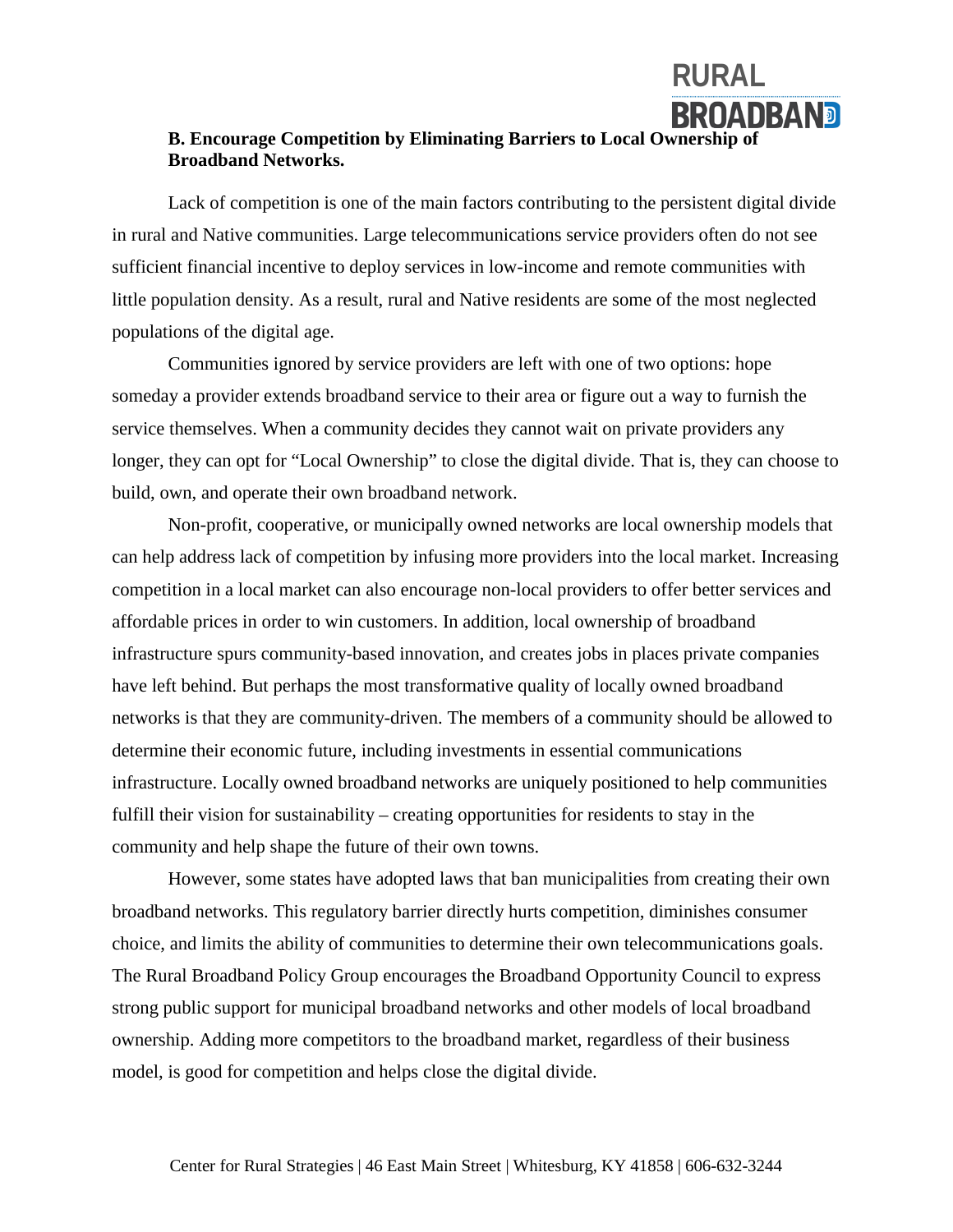## **C. Fund a National Campaign to Educate Americans About the Technology Transition of our Telephone Network.**

**RURAL**

**BROADBAND** 

The traditional phone network is a great success story in the history of communications service in the United States. Universal Service rules helped extend telephone lines to rural communities, and today, landline telephone is the most available, affordable, and reliable communications service in rural America. But, the way the telephone works is changing.

The telephone network that connects our country has traditionally used copper wires and Time-division Multiplexing ("TDM") technology to bring telephone service to homes and businesses. Now, telephone providers have begun to transition from copper networks to wireless and fiber networks that use Internet Protocol ("IP") technology. This change in the underlying technology of our telephone network is a process called the "Technology Transitions," and it can change the availability, quality, and reliability of telephone service and 911 access.

The transitions present us with the opportunity to improve communications services for all Americans, but they must be handled responsibly. It is our duty to ensure a transition in technology is a true step forward for *all* and that no one is left without a reliable and affordable way to communicate. Launching a national education campaign to inform Americans about the changes afoot with the technology transitions is a crucial component in ensuring the transitions are a step forward for all Americans. The Rural Broadband Policy Group strongly encourages the Broadband Opportunity Council to recommend allocating funding for a national campaign to educate Americans about the transition of our telephone network, and encouraging the various agencies within the council to play a role in educating Americans about the transitions. The next few paragraphs outline detailed ideas that the Broadband Opportunity Council should consider incorporating into an education campaign.

### **i. A National Tech Transitions Education Campaign Should Reach the Most Vulnerable Consumers.**

Sharing information online about the technology transitions will likely have limited success in areas that do not have Internet access. Rural and low-income residents with limited or no Internet access might not be able to check telephone carrier websites to learn about the transition or the FCC's website to report problems with disruption of service resulting from a transition of technology. The national education campaign must include Internet, telephone,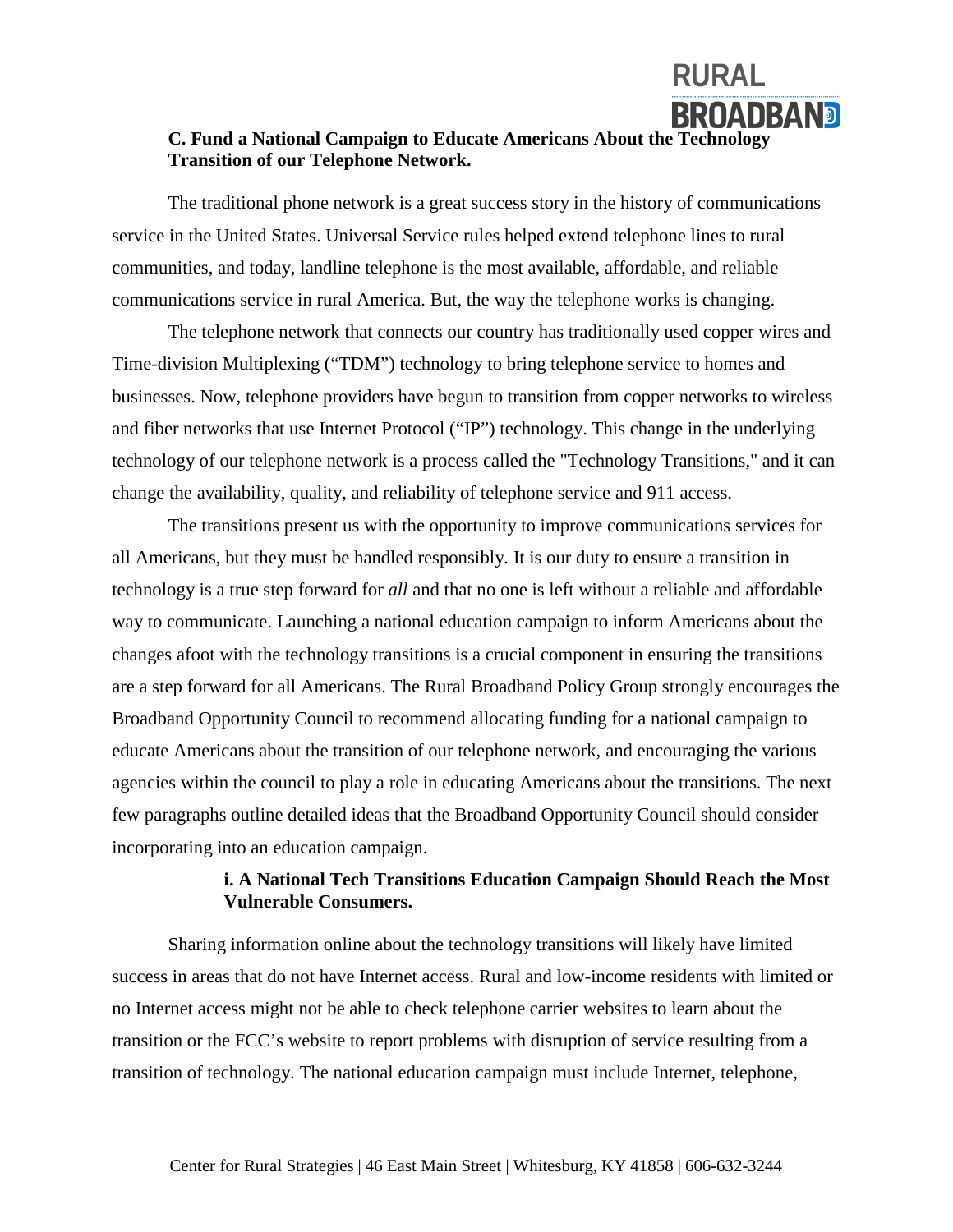

television, radio, postal mail, and local newspapers outreach to educate consumers. In addition,

all informational materials should be available in languages other than English.

## **ii. The Broadband Opportunity Council Should Encourage Carriers to Notify Their Customers About Any Change in Technology.**

A carrier who wishes to transition its network must inform its customers about the impact the transition will have on their telephone service. The Broadband Opportunity Council should encourage carriers to develop an education strategy using Internet, telephone, television, radio, postal mail, and local newspapers to notify all their customers before transitioning them to a new service. A comprehensive outreach strategy should:

1) Engage a community's local organizations and institutions to properly notify customers of any changes in service. A carrier should collaborate with local organizations, churches, community centers, and anchor institutions to inform customers of the option to transition to a new service and the consequences of switching (especially if adopting a new service means a loss of consumer protections). Because these groups are knowledgeable of the community, they are uniquely positioned to help ensure customers are well informed about any changes in service.

2) A carrier should advertise any changes to its service on Public Service Announcements aired in local television channels, radio stations, and newspapers. All educational materials developed by the carrier should be available in languages other than English to ensure the comprehensive outreach to consumers.

## **iii. Include State Agencies in the National Education Campaign**

Over 20 states have chosen to deregulate basic telephone service. In deregulated states, Public Utilities Commissions ("PUC") can no longer track neglect and abusive behavior from telephone carriers. This means that the PUC is not allowed to collect consumer complaints that could result from a change in technology. This a big problem for rural and low-income consumers who relied on the PUC to act as a consumer advocate enforcing consumer protections and investigating complaints. Some of the consumer protections that could fall by the wayside in deregulated states are: affordability, reliability, maintenance and repair of service, reliable 911 and emergency services, battery back-up during commercial electric outages (particularly urgent before, during, and after natural disasters). We fear that there will be no consumer advocate looking out for the interest of the most vulnerable in deregulated states during and after the technology transitions.

The Broadband Opportunity Council should collaborate with state agencies, community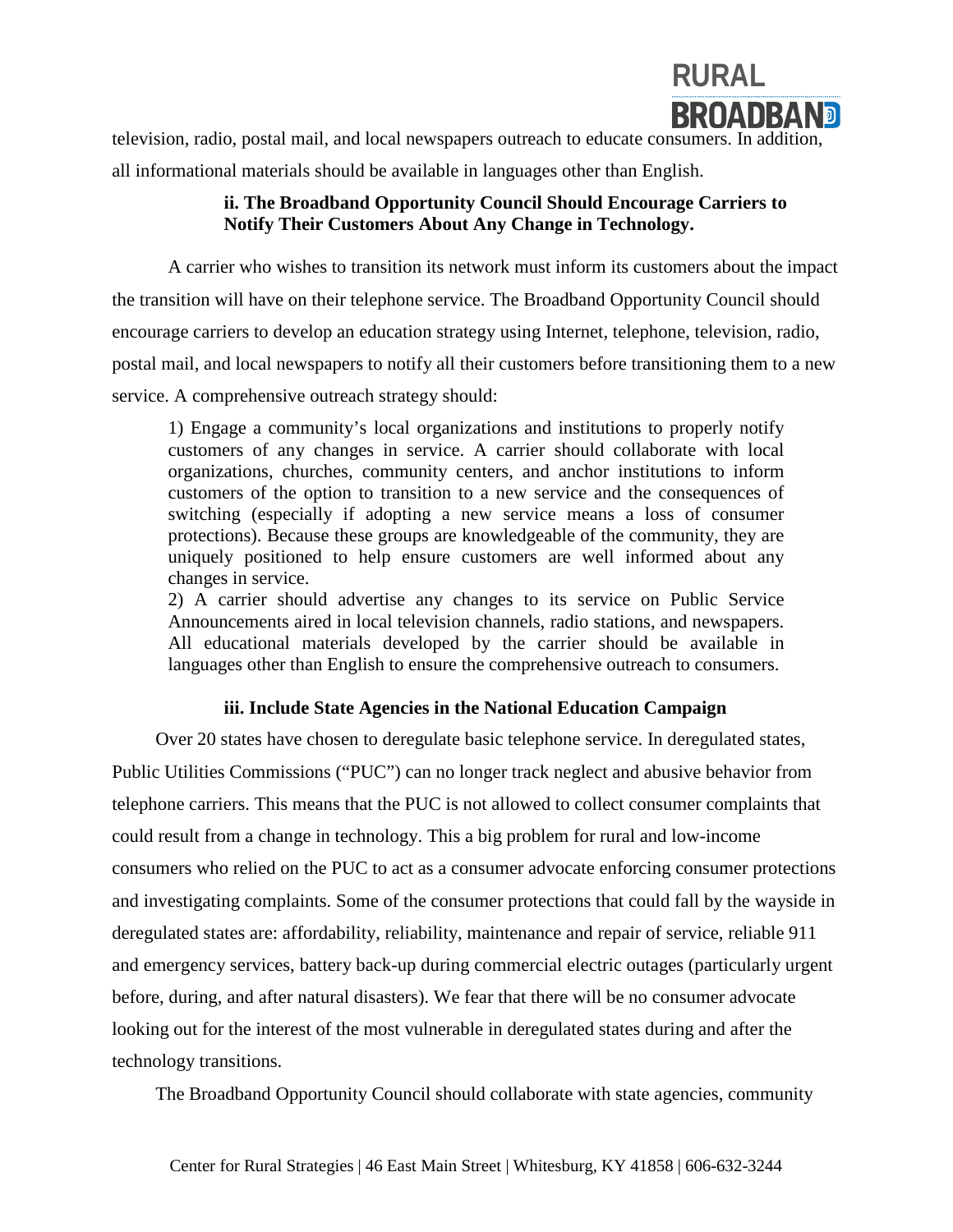

and consumer advocacy organizations, and anchor institutions (community media centers, libraries, universities) to educate the public about the transitions and resolve complaints of harmful behavior from carriers. In deregulated states, it will be vital for the federal agencies of the Council to collaborate with agencies like the state Office of the Consumers' Counsel or any other agency left in charge of accepting consumer complaints. For example, in Florida, USDA was allowed to accept consumer complaints.

## **D. The Broadband Opportunity Council Should Support Including Broadband Service in the Lifeline Program.**

Undoubtedly, the internet is an invaluable tool for everyone, but for people in rural America, it can be a lifeline to education, employment, information, improving our communities, and sharing our stories. The Rural Broadband Policy Group commends the achievements of the Lifeline program in bringing wired and wireless telephone service to low-income rural Americans, and supports upgrading the Lifeline program to also offer broadband service. The internet is a powerful tool to lift people out of poverty and transform our communities, and Lifeline has the potential to help the most vulnerable members of our society access this transformative tool.

The story of Sharell Harmon illustrates the importance of upgrading the Lifeline program to offer broadband service.

Sharell, a young single mother of three from Elkins, West Virginia, is a Lifeline telephone recipient. She uses her Lifeline wireless phone to communicate with her children's daycare, social workers, and employers. She is grateful the program exists because it helps in her daily life and wants the program to also offer broadband service. Currently, Sharell cannot afford Internet access at home because her financial situation requires her to prioritize rent, utilities, and groceries. Cost is Sharell's number one barrier to getting broadband, and she believes a Lifeline Internet program would allow many youth like her to take classes online and pursue their professional goals. Too many low-income youth like Sharell are missing out on opportunities because they cannot afford broadband service.

Sharell was featured on the front page of the New York Times on May 28, where she stated that "she needs the internet to be fully connected and has struggled to pay her broadband bill." She said, "Everything is online these days…I take classes online, do my schoolwork. My